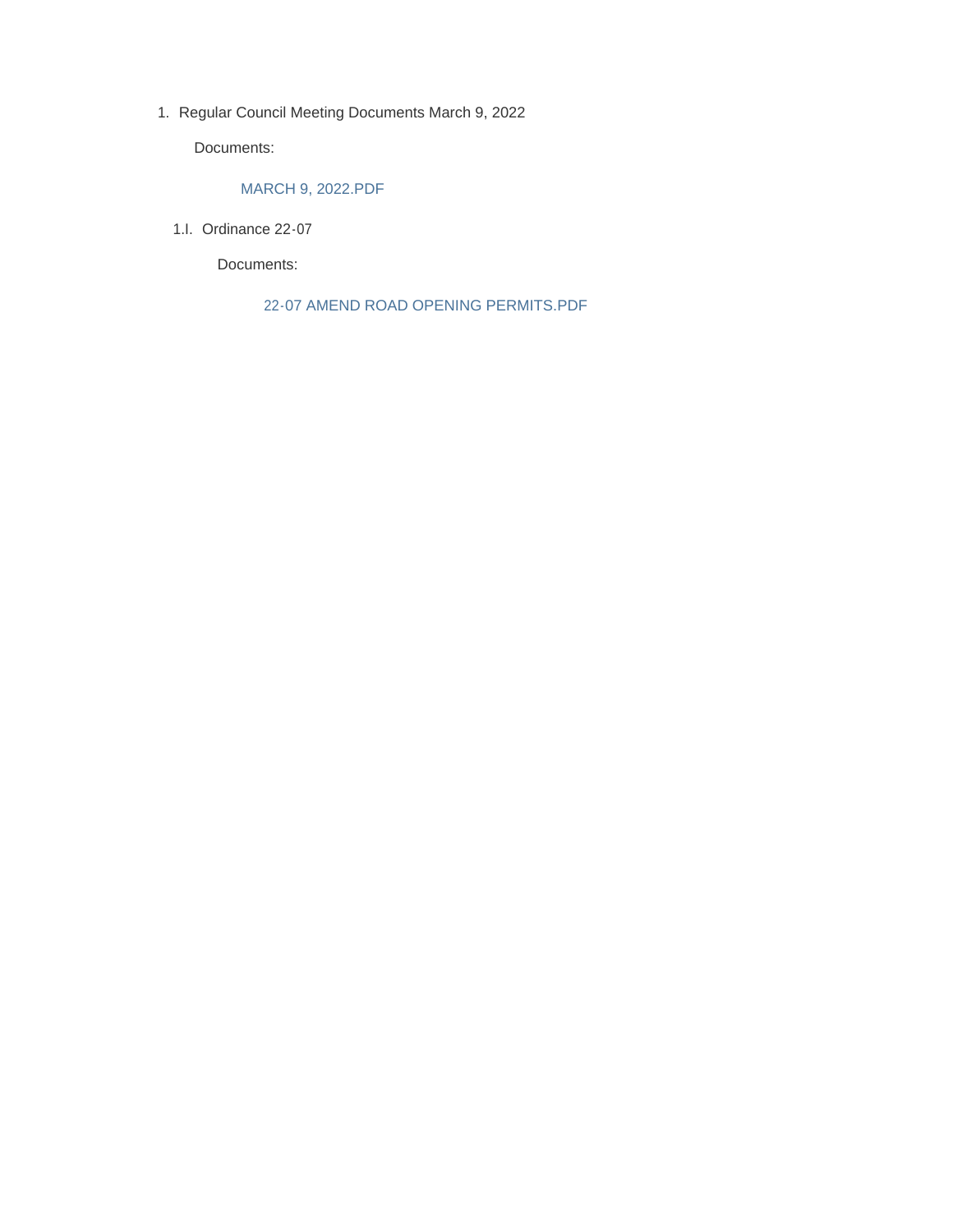### **AGENDA REGULAR MEETING March 9, 2022**

The following is the Agenda for the Regular Council Meeting of the Borough of Pompton Lakes Mayor and Council, a Municipal Corporation in the County of Passaic. The Meeting will begin at 7:30pm on March 9, 2022 in the Municipal Building. Consistent with the New Jersey Open Public Meetings Act, the Meeting will be opened for public comments. Public comments may be made at designated times during the meeting and may be submitted in writing to be read aloud during the meeting. Comments to be read at the meeting must be submitted at least 24 hours prior to the meeting by email or to the Clerk's office at 25 Lenox Avenue, Pompton Lakes, NJ and must be of a length that can reasonably be read within the time limit for public comment.

**1. CALL TO ORDER** – Mayor Michael Serra

# **PRAYER**

## **SALUTE TO FLAG**

**STATEMENT OF COMPLIANCE**: "In conformance with the Open Public Meetings Law, Public Law 1975, Chapter 231, adequate notice of this Meeting setting forth the time, date, place and purpose of this regular Meeting through notice posted on the Bulletin Board in the Municipal Building, mailed to all who had requested and paid for same, and published in the Suburban Trends.

**ROLL CALL:** Mayor Michael Serra

 Council President Jennifer Polidori Councilman William Baig Councilman Bobby Cruz Councilman Erik DeLine Councilwoman Maria Kent Councilman Ekamon Venin

## **Borough Officers:**

Mark J. Semeraro, Borough Attorney Kevin Boyle, Borough Administrator Elizabeth Brandsness, Municipal Clerk

## **MAYOR PRESENTATIONS AND UPDATES:**

# **SPECIAL IMPROVEMENT DISTRICT BUDGET 2022**

## **Resolution 22-113**

## **RESOLUTION AUTHORIZING ADOPTION OF A BUDGET IN THE AMOUNT OF \$285,000.00 FOR THE SPECIAL IMPROVEMENT DISTRICT IN THE BOROUGH OF POMPTON LAKES FOR THE YEAR 2022**

**Motion** to introduce the Special Improvement District Budget in the amount of \$285,000.00 for the year 2022\_\_\_Second\_\_\_\_. Roll Call:

**WHEREAS,** a Special Improvement District has been duly constituted in the Borough of Pompton Lakes; and

**WHEREAS,** the Special Improvement District has forwarded a budget to the Municipal Council for adoption; and

# **IT IS HEREBY RESOLVED BY THE MAYOR AND COUNCIL OF THE BOROUGH OF POMPTON LAKES THAT:**

The annexed statements of Revenues and Appropriations totaling \$285,000.00 shall constitute the year 2022 Budget for the Special Improvement District of the Borough of Pompton Lakes in the County of Passaic, New Jersey.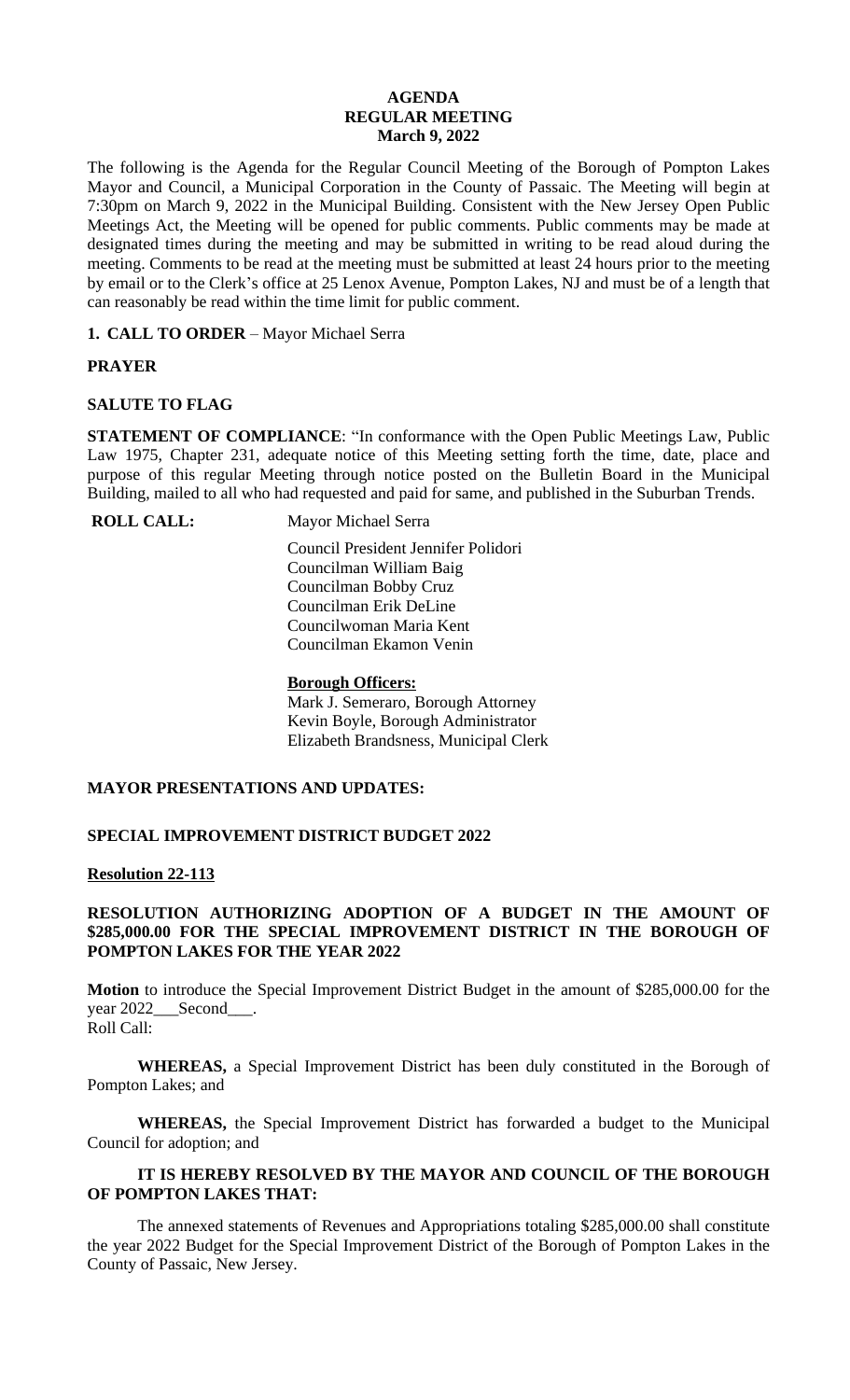## *Clerk to Read Notice:*

Notice is hereby given Special Improvement District Budget and Tax Resolution was approved by the Governing Body of the Borough of Pompton Lakes, County of Passaic on March 9, 2022 and advertised in the Suburban Trends.

A Public Hearing And Final Adoption For The Foregoing Special Improvement District Budget Will Be Held On Wednesday, April 13, 2022 At 7:30 P.M. In The Municipal Council Chambers, 25 Lenox Avenue, Pompton Lakes, New Jersey.

Copies of the Budget are available in the office of the Borough Clerk at the Municipal Building, 25 Lenox Avenue, Pompton Lakes, New Jersey, Phone #973-835-0143 ext. 238 during the hours of 9:00A.M. to 4:30 P.M. or on the Borough's website – pomptonlakes-nj.gov.

### *INTRODUCTION OF THE 2022 MUNICIPAL BUDGET*

### **ORDINANCE 22-09**

## **AN ORDINANCE TO EXCEED THE MUNICIPAL BUDGET APPROPRIATION LIMITS AND TO ESTABLISH A CAP BANK (N.J.S.A. 40A: 4-45.14)**

**Motion** to Approve Ordinance No. 22-09 for Introduction\_\_\_\_, Second\_\_\_. Roll Call:

## **2022 MUNICIPAL BUDGET RESOLUTION**

Motion to introduce the 2022 Municipal Budget of the Borough of Pompton Lakes \_\_\_Second\_\_\_. Roll Call:

Be It Resolved, that the following statements of revenues and appropriations shall constitute the Municipal Budget for the year 2022; and

Be It Further Resolved that said budget be published in the Suburban Trends in the issue of March 13, 2022, and

The Governing Body of the Borough of Pompton Lakes does hereby approve the following as the Budget for the year 2022:

| <b>Summary of Revenues</b>                     | Anticipated   |               |
|------------------------------------------------|---------------|---------------|
|                                                | 2022          | 2021          |
| 1. Surplus                                     | 1,750,000.00  | 1,600,000.00  |
| 2. Total Miscellaneous Revenues                | 2,233,060.80  | 2,424,933.60  |
| 3. Receipts from Delinquent Taxes              | 317,069.12    | 430,000.00    |
| 4. a) Local Tax for Municipal Purposes         | 10,383,998.00 | 10,295,375.00 |
| b) Addition to Local District School Tax       |               |               |
| c) Minimum Library Tax                         | 452,513.00    | 426,030.00    |
| Tot Amt to be Rsd by Taxes for Sup of Mun. Bud | 10,836,511.00 | 14,621,405.00 |
| <b>Total General Revenues</b>                  | 15,136,640.92 | 19,076,338.60 |

| <b>Summary of Appropriations</b>              | 2022 Budget   | <b>Final 2021 Budget</b> |
|-----------------------------------------------|---------------|--------------------------|
| 1. Operating Expenses: Salaries & Wages       | 5,683,276.00  | 5,375,512.00             |
| <b>Other Expenses</b>                         | 6,263,863.92  | 6,654,725.60             |
| 2. Deferred Charges & Other Appropriations    | 1,321,381.00  | 1,337,086.00             |
| 3. Capital Improvements                       | 180,000.00    | 180,000.00               |
| 4. Debt Service (Include for School Purposes) | 898,120.00    | 849,015.00               |
| <b>5. Reserve for Uncollected Taxes</b>       | 790,000.00    | 780,000.00               |
| <b>Total General Appropriations</b>           | 15,136,640.92 | 15,176,338.60            |
| <b>Total Number of Employees</b>              | 83            | 83                       |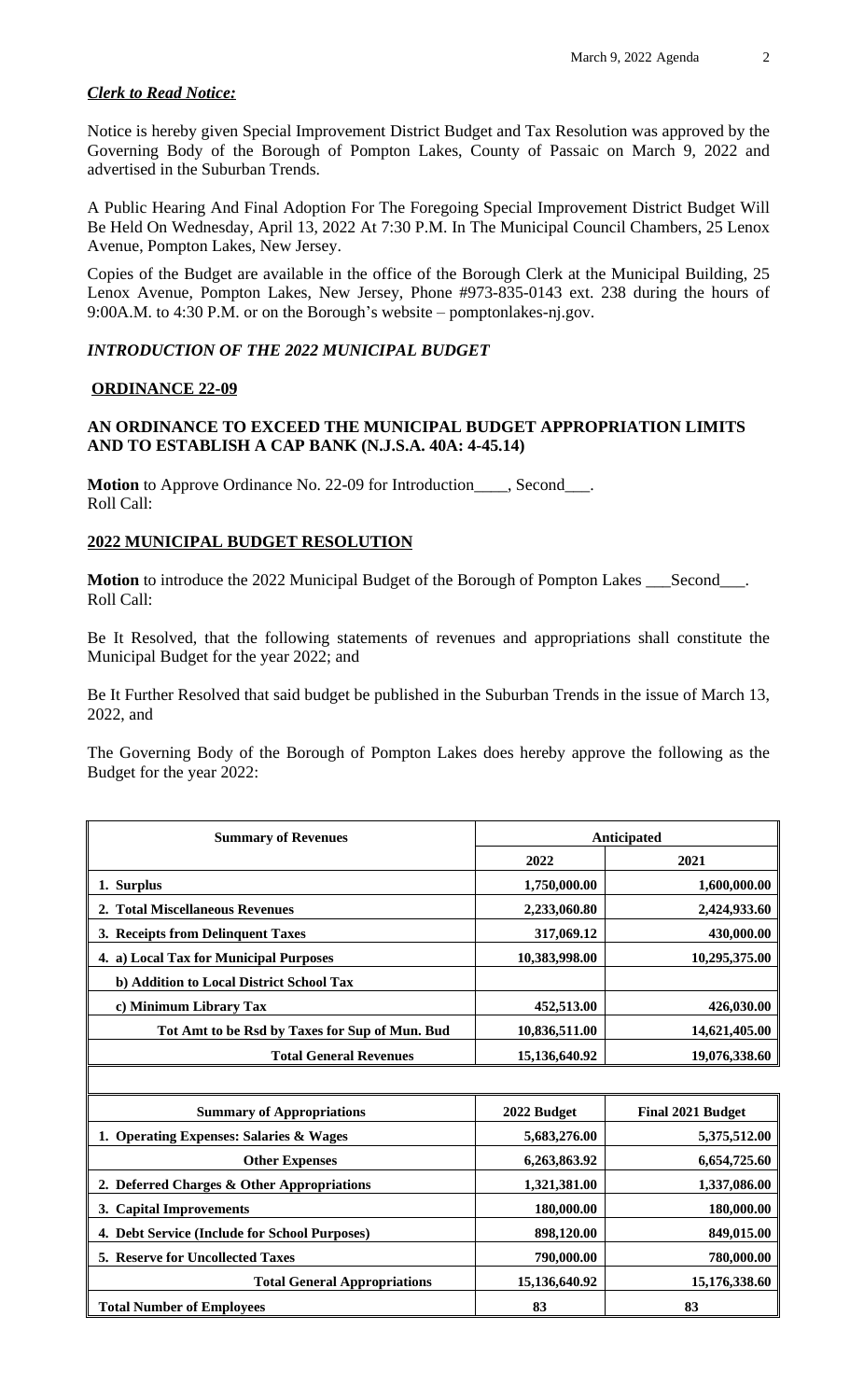March 9, 2022 Agenda  $\frac{3}{1}$ 

| <b>Balance of Outstanding Debt</b> |                |                      |  |
|------------------------------------|----------------|----------------------|--|
|                                    | <b>General</b> | <b>Water Utility</b> |  |
| <b>Interest Budgeted</b>           | 113,120.00     |                      |  |
| <b>Principal Budgeted</b>          | 785,000.00     |                      |  |
| <b>Outstanding Balance</b>         | 10,542,900.00  |                      |  |

## *Clerk to Read Notice:*

Notice is hereby given that the Budget and Tax Resolution was approved by the Governing Body of the Borough of Pompton Lakes, County of Passaic on March 9, 2022 and advertised in the Suburban Trends.

A hearing on the Budget and Tax Resolution will be held at the Municipal Building, on April 13, 2022 at 7:30 P.M. at which time and place objections to the Budget and Tax Resolution for the year 2022 may be presented by taxpayers or other interested persons.

Copies of the Budget are available in the office of the Borough Clerk at the Municipal Building, 25 Lenox Avenue, Pompton Lakes, New Jersey, Phone #973-835-0143 ext. 238 during the hours of 9:00A.M. to 4:30 P.M. or on the Borough's website – pomptonlakes-nj.gov.

## **2. MEETING OPEN FOR PUBLIC COMMENTS:**

Motion to open the Meeting for Public Comments\_\_\_Second\_\_\_All in favor\_\_\_Nays\_\_\_ Motion to close the Meeting for Public Comments\_\_\_Second\_\_\_All in favor\_\_\_Nays\_\_\_

## **3. APPROVAL OF MINUTES:**

Motion to approve the following Minutes\_\_Second\_\_. All in favor\_\_\_, Nays\_\_\_.

Regular Meeting Minutes February 23, 2022

**4**. **AUTHORIZED BILLS AND CLAIMS**: Motion to approve the following Bill Lists \_\_\_Second\_\_\_. All in favor\_\_\_Nays\_\_\_.

| <b>Current Fund</b>        |  |
|----------------------------|--|
| Capital Fund               |  |
| <b>Recreation Trust</b>    |  |
| Unemployment               |  |
| Dog Trust Account          |  |
| <b>Other Trust Account</b> |  |
| Clerk's Account            |  |
| Open Space Trust           |  |

## **5. PRESENTATION OF PETITIONS:**

### **6. CONSENT AGENDA – RESOLUTIONS**:

### *(Does Any Councilperson Require Any Consent Agenda Item To Be Pulled For Separate Actions?)*

**WHEREAS,** the Mayor and Council of the Borough of Pompton Lakes has reviewed the Consent Agenda consisting of various proposed Resolutions; and

**WHEREAS**, the Mayor and Council of the Borough of Pompton Lakes **(***does / does not***)** desire to remove Resolutions for individual action from that Agenda.

**NOW, THEREFORE, BE IT RESOLVED** that the following resolutions on the Consent Agenda are hereby approved:

- 1. Resolution 22-110 Accepting The Resignation Of Nexhip Sabani From The Pompton Lakes Police Department
- 2. Resolution 22-111 Authorizing Retainer Agreement For Cable Television Consulting Services With Francis X. Sheehan III In An Amount Not To Exceed \$4,000.00
- 3. Resolution 22-112 Authorizing The Cancellation Of General Capital Ordinances
- 4. Resolution 22-114 Extending Grace Period For Bid Bills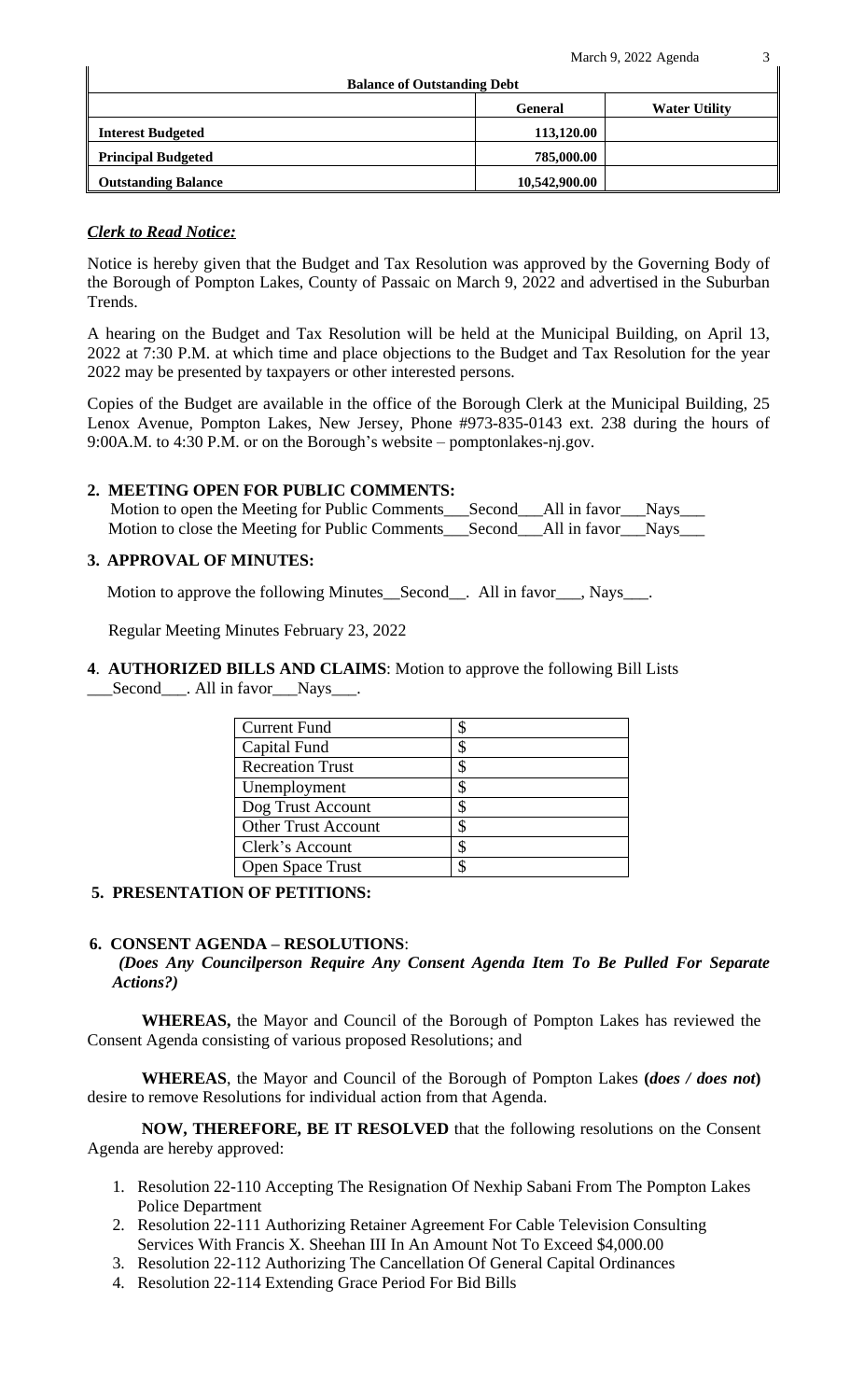Motion to approve the Resolutions<sub>\_\_\_\_</sub>, Second\_\_\_\_. All in favor\_\_\_\_, Nays\_\_\_\_.

# **7. RESOLUTIONS FOR SEPARATE ACTION (ROLL CALL)**

**8. INTRODUCTION OF ORDINANCES–FIRST READING AND INTRODUCTION:**  *(Ordinance will be presented for second reading and final adoption on March 23, 2022)*

## **ORDINANCE 22-08**

 **ORDINANCE REVISING ORDINANCE 00-08, AN ORDINANCE PROVIDING FOR A MUTUAL EASEMENT BY AND BETWEEN THE 525 GROUP AND THE BOROUGH OF POMPTON LAKES, CLARIFYING CERTAIN ASPECTS OF THE IMPLEMENTATION OF THE MUTUAL EASEMENT, SPECIFICALLY THE PARTIES MUTUALLY AGREE TO CLARIFY THE MUTUAL EASEMENT BETWEEN THE 525 GROUP AND BOROUGH OF POMPTON LAKES RELATIVE TO THE PROPERTY COMMONLY KNOWN AS 525 WANAQUE AVENUE, BEARING LOT 10 AND 11 OF BLOCK 7400 ON THE BOROUGH'S OFFICIAL TAX MAP**

Motion to Approve Ordinance No. 22-08 for Introduction\_\_\_\_, Second\_\_\_. Roll Call:

### **9. ORDINANCES FOR SECOND READING AND FINAL ADOPTION:**

 *(These Ordinances have been advertised and posted on the Municipal Bulletin Board)*

### **ORDINANCE 22-07**

**ORDINANCE AMENDING THE REVISED GENERAL ORDINANCES OF THE BOROUGH OF POMPTON LAKES AND REGULATING ROAD OPENING PERMITS (**§ 13-2 and § 13-3)

Motion to open the Meeting for public comments on Ordinance #22-07 \_\_\_, Second\_\_\_. All in favor\_\_\_, Nays\_\_\_\_.

Motion to close the Meeting for public comments on Ordinance #22-07\_\_\_, Second\_\_\_. All in favor\_\_\_, Nays\_\_\_.

Motion to approve Ordinance #22-07 for Final Adoption\_\_\_, Second\_\_\_.

Roll Call:

### **10. MAYOR REPORT:**

## **11**. **COUNCIL COMMITTEE REPORTS**:

Council President Polidori:

Councilman Venin:

Councilman Baig:

Councilman Cruz:

Motion to approve request for Pompton Lakes/Riverdale Little League (PLRLL) to conduct the annual parade that leaves the Pompton Lakes High School parking lot and marches through the business district to the Joe Grill Little League complex near the south end of town for Opening Ceremonies scheduled for Saturday April 9, 2022 starting at 12pm. During the parade, the Police Department will temporarily close the route; portions of this route include county roads. (notify Police/Fire/First Aid) \_\_\_\_Second\_\_\_. All in favor\_\_\_Nays\_\_\_.

Councilman DeLine

Councilwoman Kent: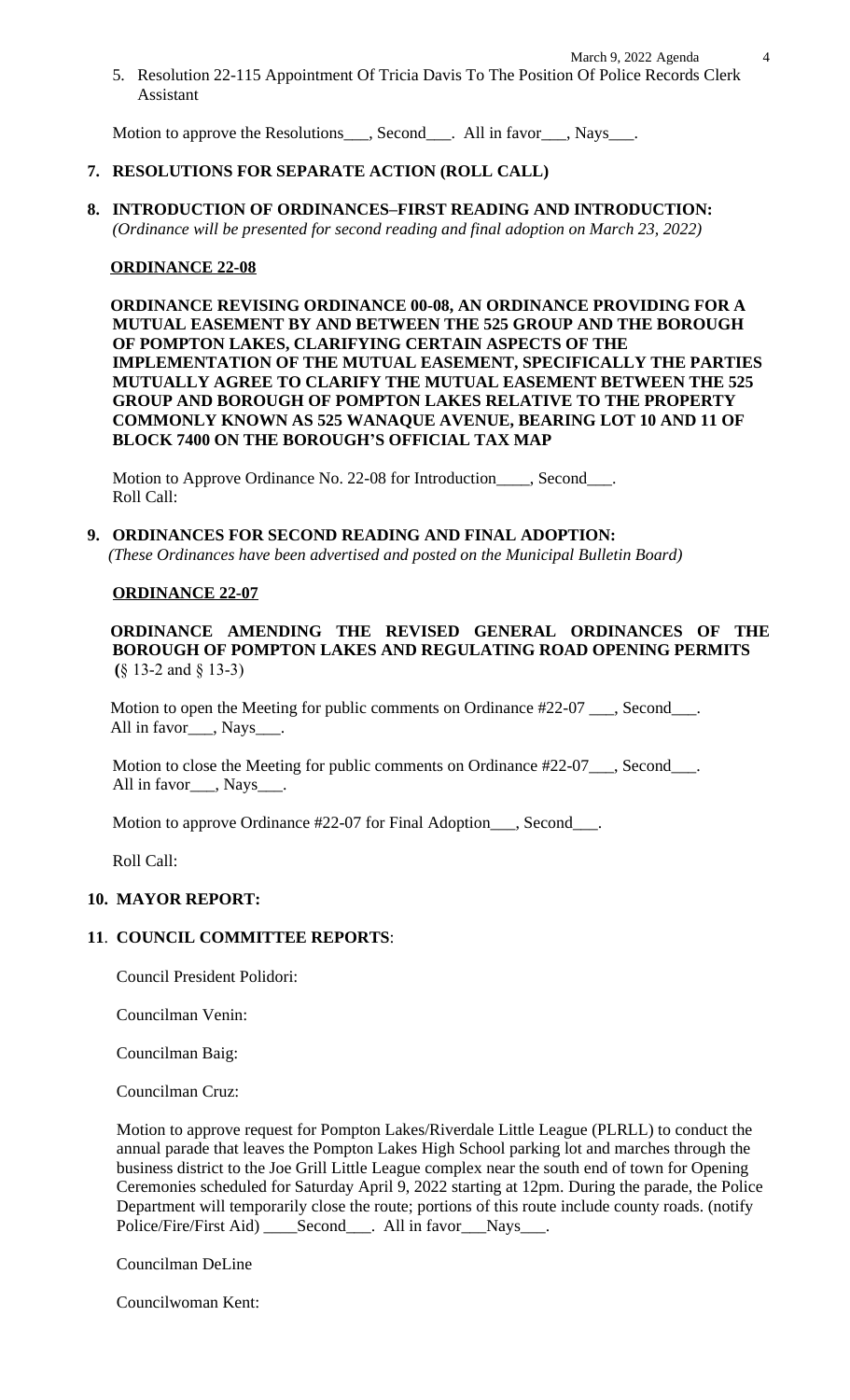## **Professional Reports:**

## **12. TABLED ITEMS**: None

## **13**. **MEETING OPEN FOR PUBLIC COMMENTS**:

 Motion to Open Meeting for Public Comments\_\_Second\_\_All in favor \_\_\_Nays\_\_\_. Motion to Close Meeting for Public Comments\_\_Second\_\_All in favor\_\_\_ Nays\_\_\_.

# **14**. **PRIVILEGE OF THE FLOOR**:

# **15**. **ADJOURN TO EXECUTIVE SESSION WHEN REQUIRED:**

Motion to Adjourn\_\_\_\_Second\_\_\_. All in favor\_\_\_Nays\_\_\_.

 **Closed Session Time \_\_\_\_\_ Open Session Time \_\_\_\_\_**

Motion to Open\_\_\_\_Second\_\_\_\_. All in favor\_\_\_Nays\_\_\_.

16. **ADJOURNMENT:** Motion to Adjourn\_\_\_\_Second\_\_\_. All in favor\_\_\_\_Nays\_\_\_\_. Adjourn Time \_\_\_.